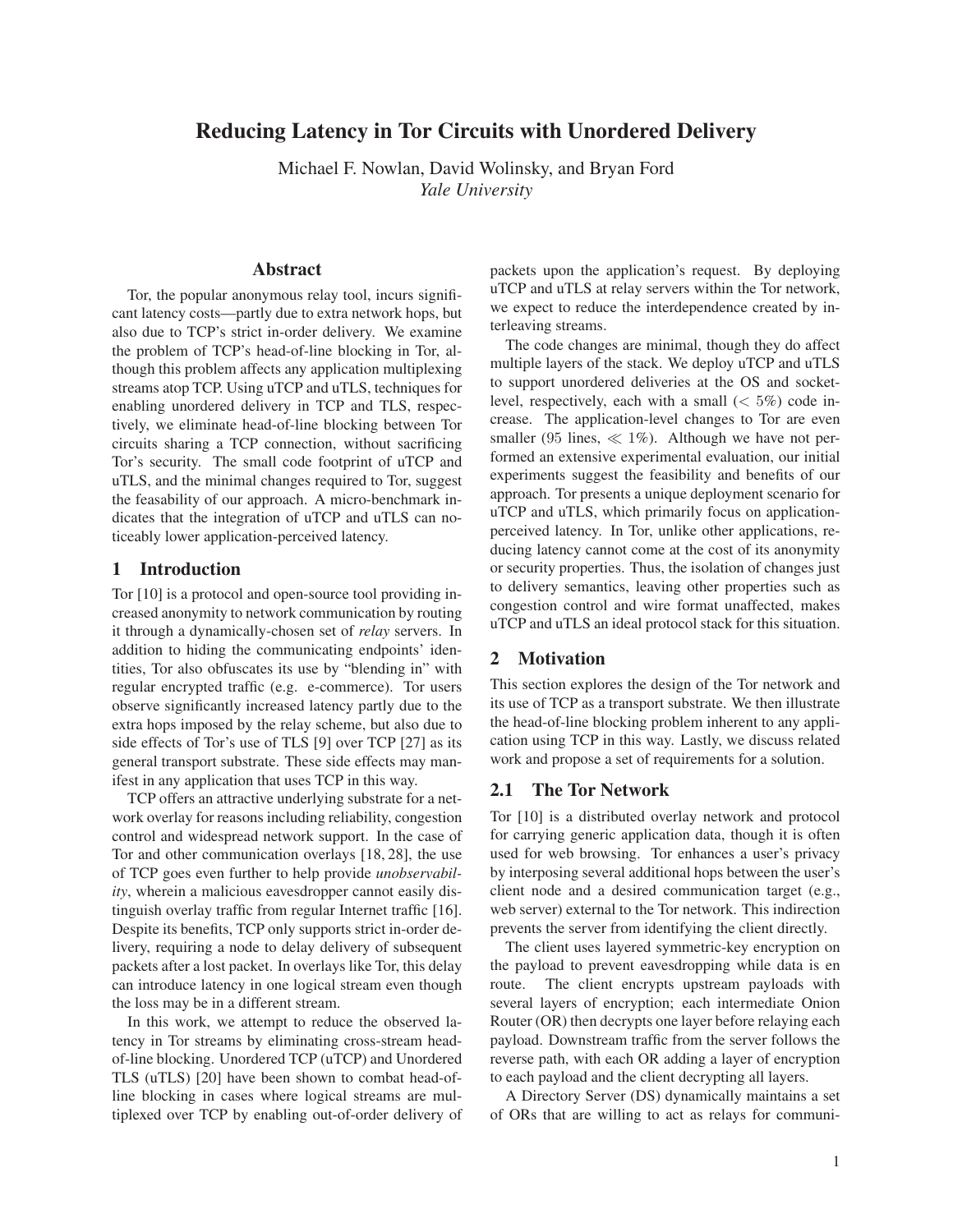

Figure 1: A simple Tor circuit using 3 Onion Routers.

cation. A user then executes the Onion Proxy (OP) software locally, which contacts a DS and selects a set (usually three) of ORs for the current session. The user then passes application data (e.g., HTTP [5, 12] request/response) through the OP, where they follow the pre-built *circuit* through the Tor network and exit before reaching the desired endpoint. Figure 1 shows a diagram of an example Tor circuit.

In addition to encrypting payloads manually, Tor uses TLS [9] to encrypt OR-to-OR connections. From TLS downward, Tor follows the traditional protocol stack for encrypted web traffic: application data over TLS, over TCP [27], over IP [17]. A beneficial side effect of using this traditional stack is that, apart from sophisticated packet size and timing analysis, Tor traffic appears similar to common, "innocuous" e-commerce traffic in transit. A potentially negative consequence of using this TLS/TCP stack, however, is its delivery semantics.

#### 2.2 A Pure TCP Substrate

TCP is a stable and robust protocol, thanks to decades of evolution and fine-tuning, and it is by far the most popular transport used in the Internet. Partly as a result of its popularity and familiarity, many applications use TCP even when other transport semantics may fit better. TCP's strict in-order delivery model is ill-suited for realtime applications and other applications in which there is a natural division of data into multiple logically independent communication units or streams. TCP enforces serialization of data on the wire and only delivers the data in the same order at the receiver. When logically distinct streams are sharing an underlying TCP connection, this serialization is often arbitrary and unimportant to the application. TCP, however, delays delivering a packet until all prior packets have been delivered, causing a lost packet on one logical stream to delay all other streams sharing the connection unnecessarily.

Tor for example uses point-to-point TCP connections between relays, serializing packets from multiple Tor circuits onto a single TCP connection for each pair of communicating relays. Thus, a dropped packet between two relays will delay the forwarding of packets on its own *and all other* circuits sharing this OR-to-OR link. This is known as the head-of-line blocking problem. Figure 2 shows a diagram of this situation in Tor with 3 circuits sharing a single point-to-point connection.



Figure 2: Tor circuits sharing a single TCP connection, creating a head-of-line blocking situation across circuits.

# 2.3 TCP Substrate Proliferation

Head-of-line blocking is well-known and understood and, in many cases, tolerated simply because alternatives can be more difficult to deploy. Despite the fact that other transports, including UDP [22] and SCTP [25], support unordered delivery, applications consistently tend to build their own transports atop TCP. Examples include media transports such as RTP [24], and experimental multi-streaming transports such as SST [13], SPDY [2], and ØMQ [1]. Applications increasingly use HTTP or HTTPS over TCP as a substrate [21]. Furthermore, a recent study found over 70% of streaming media using TCP [15], and even latency-sensitive conferencing applications such as Skype often use TCP [4].

Despite sometimes non-ideal delivery semantics, TCP also offers other real benefits over UDP and other transports, including: robust congestion control, fine-tuned timeout and retransmissions, flow control, and benefits from Performance-Enhancing-Proxies [6] and other modern hardware optimizations for TCP.

Even if one wishes to use TCP for compatibility or reachability, one could break the interdependence on the wire by using separate TCP connections for each stream (or circuit). However, this approach incurs considerable network latency and bandwidth and host memory costs for each TCP connection, may consume many socket file descriptors, and may exhaust the port space for popular Tor relays, potentially discouraging casual volunteers.

#### 2.4 Goals and Related Work

There have been previous attempts to solve Tor's headof-line blocking problem. We briefly describe a few in light of Tor's overall goals and requirements. Reardon's approach tunnels Tor's TCP traffic over DTLS [23], effectively breaking interdependence on the wire via UDP's unordered delivery. This approach relies on a minimalist userspace TCP stack and, along with others using UDP [19], results in a different wire format and significant code changes. DefenstraTor [3] addresses the latency issue by changing the shared congestion control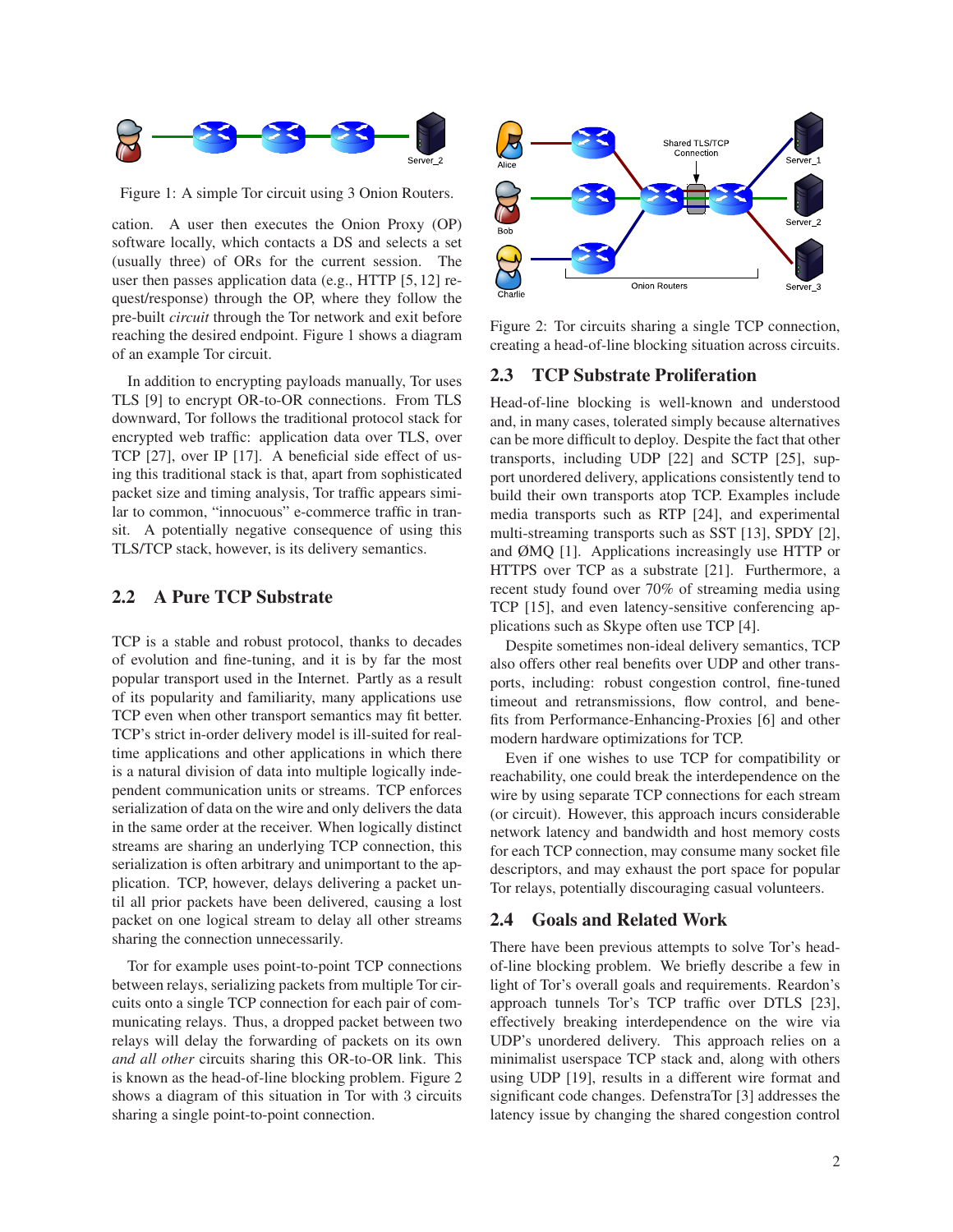context between circuits, but does not address the headof-line blocking problem. Our work preserves Tor's approach to congestion control: multiple circuits on the same TCP connection share a congestion control context. Torchestra [14] and other prioritization schemes [26] reduce latency on interactive flows by separating them from bulk downloads. These approaches generally propose significant changes to Tor and its protocol and do not actually eliminate head-of-line blocking for circuits on the same TCP connection.

Our approach to the head-of-line blocking problem attempts to satisfy the following requirements. First, the solution must be fully backward compatible, so as not to alienate the established Tor user base. Ideally, we envision Tor relays negotiating a new OR-to-OR protocol version, and automatically employing the solution within the Tor network with no externally visible changes to clients. Second, the solution should be modular enough that two relays could negotiate its use completely on their own. This allows for an incremental rollout with better testing and enables individual relay operators to monitor and evaluate the effects of an upgrade. Lastly, eliminating head-of-line blocking should not weaken the privacy and anonymity properties of the protocol.

## 3 TCP in Tor

This section explores how Tor uses TCP as its underlying transport substrate. We examine how Tor constructs circuits, why Tor multiplexes them over a single TCP connection, and why this design is problematic for latency in the presence of packet loss.

## 3.1 Tor Components

As previous introduced, there are three types of nodes in the Tor network: 1) Directory Server (or Authority) (DS) – maintains lists of available Onion Routers and connectivity status; 2) Onion Router (OR) – acts as a relay server, accepting cells, performing enryption or decryption, and routing them to the next hop in the circuit; 3) Onion Proxy (OP) – client-executed proxy server running locally on the client's machine, responsible for obtaining lists of ORs from a DS and injecting requests into the Tor network along negotiated circuits.

DSs and ORs need to be more stable nodes – volunteers launch instances and may let them run for weeks or longer; while OPs are more fleeting – a client may launch an OP for a single browsing session and then terminate the process afterward. Additionally, OPs only participate as the "origin" of circuits; they do not act as relays for other users' circuits.

On startup, ORs establish TCP connections to multiple DSs to advertise their willingness to relay traffic. Occasionally, an OR will perform a bandwidth assessment test, or transmit other types of "heartbeat" communication back to the DS. Similarly, an OP contacts multiple DSs and obtains information about the currently available ORs and their properties (location, bandwidth, etc.).

For this control traffic, TCP is an appropriate transport as the reliability and in-order delivery provide essential guarantees for correctness. Additionally, TCP's widespread support throughout the Internet helps maximize reachability and connectivity within the Tor network. For example, some NATs [11] might block non-TCP traffic making it difficult to deploy Tor and other application overlays over another transport such as UDP.

## 3.2 Tor Circuits

A circuit consists of multiple ORs (usually 3) that ferry traffic sent from the OP. The final OR in the circuit establishes a direct TCP connection with the OP's desired destination, often external to Tor. Each request a client sends to its local OP is broken into *cells* that are relayed from OR to OR along the OP's pre-determined circuit. The OP encrypts each cell multiple times prior to transmission, forming an "onion skin" several layers thick around the data. Each OR in the circuit decrypts one encryption layer, until the final OR produces the client's original request and transmits it to the external endpoint.

An OP is responsible for selecting ORs for a circuit from the list of available ORs that it receives from the DSs. An OP is free to discriminate among ORs based on geolocation or other arbitrary attributes such as bandwidth or past performance. (Tor's configuration file format allows for this discrimination.) This requirement is somewhat due to the sensitive nature of Tor's anonymous communication: a user may not wish to route its traffic through a particular OR if he perceives that OR is potentially under control of a malicious or adversarial entity.

To hide the origin's identity, the OP never directly contacts any OR other than the first OR in the circuit. When building a circuit, the OP obtains from the DS the public keys of all ORs selected for the circuit. During circuit initialization, the ORs use an "extend" message to the next OR in a circuit, establishing point-to-point connections to carry the OP's data. This design decision to have ORs act on behalf of the OP to establish each additional link in the circuit is fundamental to Tor's security model.

The potential volume of circuits in flight through a single OR at any moment prevents ORs from using a new TCP connection per circuit. This is partly due to the port exhaustion problem discussed earlier. Additionally, TCP's 3-way handshake per connection has been shown to increase latency due to roundtrip costs [2, 13].

Thus, a single TCP connection carries all cells for all circuits traveling between two ORs. This design decision amplifies TCP's delivery semantics all the way into the application's processing loop. Because of TCP's strict in-order delivery, application datagrams can only be pro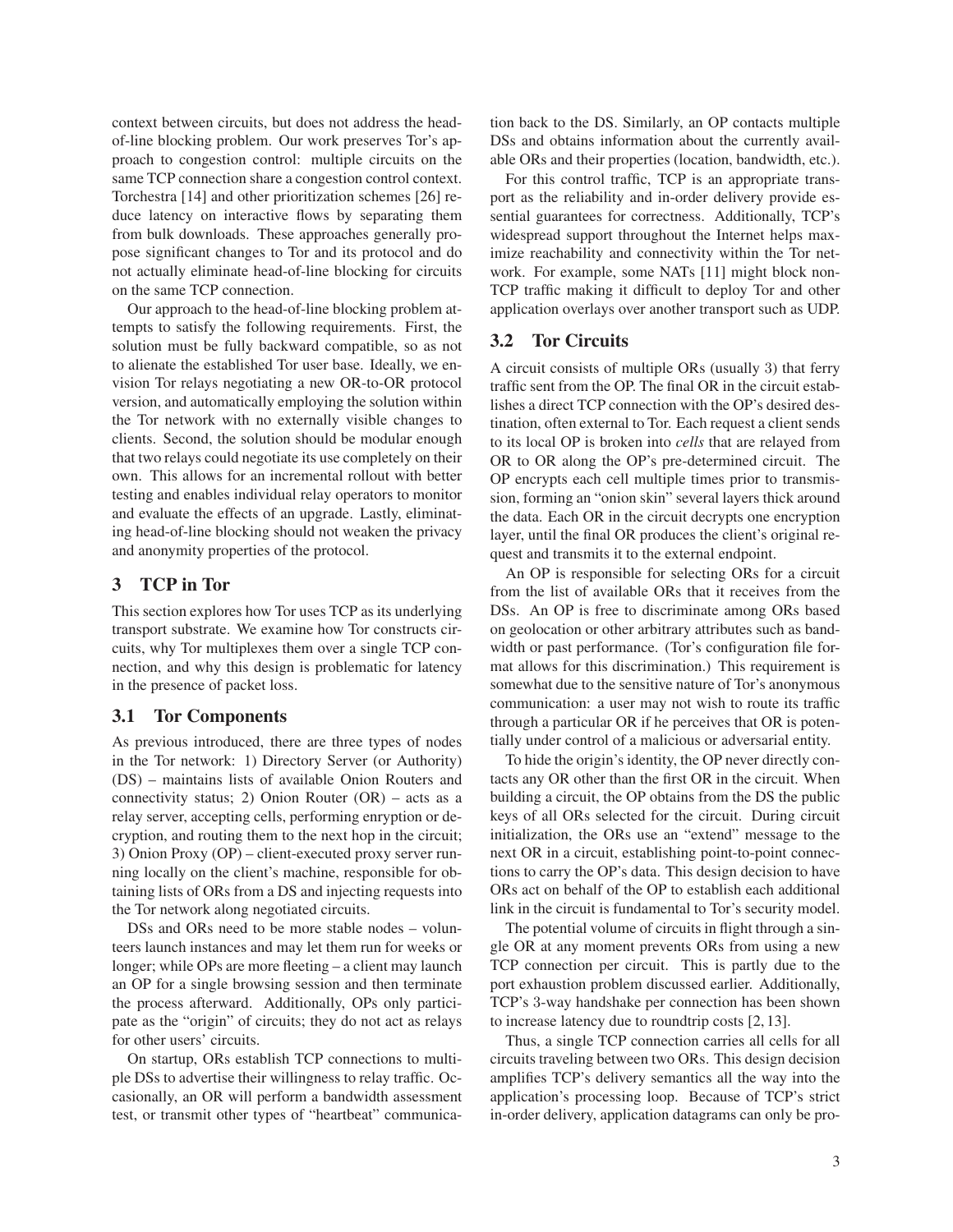cessed in the order that they were sent over the network, regardless of when they actually arrive at the destination.

The cross-circuit interdependence introduced by TCP manifests itself in the form of head-of-line blocking, and increases latency for circuits even if the circuit's data itself was not dropped. Whether or not reliability and inorder delivery are the correct design decisions *within* circuits is not discussed here – that is the abstraction that Tor's designers chose. We do not argue for changing this abstraction, as that would require a much bigger overhaul, especially to the application endpoints that would then need to handle unordered application data. Instead, we argue for simply breaking the interdependence *across* circuits that TCP inherently introduces.

## 4 Unordered TCP and TLS

There are potentially many designs to eliminate head-ofline blocking in Tor circuits. Here, we describe just one approach using two techniques for delivering unordered data with TCP in a wire-compatible way.

#### 4.1 Unordered TCP

Unordered TCP (uTCP) [20] is a technique used for delivering unordered TCP data in a wire-compatible way. We describe the high-level design points here for clarity.

The goal of uTCP is to allow applications to request immediate delivery of available data, even if the data is not the "next" data in the TCP byte sequence space. The uTCP code is a kernel patch that provides a new socket option for enabling unordered delivery. When set, a call to read() returns a contiguous region of bytes, either the next logical bytes in the stream, or some future region in the stream (i.e. out-of-order). Additionally, each call to read() returns metadata indicating the position of the contiguous bytes in the TCP byte sequence space. With this metadata, the application, or another library [7, 9], can reorder the segments as needed using applicationlevel "framing markers", for example.

The design of uTCP is motivated by the goals of maintaining exact compatibility with TCP's existing wirevisible protocol and behavior, while simply exposing data that the kernel normally buffers. As discussed previously, exact wire compatibility is important for Tor, and the reduction of time spent in kernel buffers should expedite the relaying of cells.

# 4.2 Unordered TLS

Unordered TLS (uTLS) provides traditional TLS-like [9] security atop *Unordered TCP*. Though uTLS is not new, we describe its high-level design here for clarity.

The goal of uTLS (like uTCP) is to remain entirely indistinguishable on the wire from regular TLS. To this end, uTLS uses the metadata returned by uTCP on each socket read to construct an ordered queue of the byte stream at the receiver. It then scans this byte stream looking for the 5-byte TLS record header. If it finds what it believes to be a record, it attempts to decrypt and authenticate the record. If authentication succeeds, the record is returned. Otherwise, the bytes remain queued, eventually to be decrypted in-order once any "holes" are filled.

Because the uTLS code is simply a receiver-side change, the wire format is unaffected, and appears identical to HTTPS when run on port 443, regardless of whether the encrypted data carries HTTP headers or not. This is especially useful for Tor as HTTP is not the only application-level protocol Tor supports. Furthermore, uTLS preserves the security properties of TLS. uTLS requires TLS protocol version 1.2 in CTR or CBC mode, with explicit initialization vectors in CBC mode.

## 5 Unordered Tor

Given the techniques described above and that Tor already communicates in a datagram-oriented way, we made few significant code changes to support unordered cell processing. Although we did change Tor's wire format, ORs negotiate this using a new Tor version number and fall back to a previous version if either OR does not support "Unordered Tor". We now summarize the changes we made to the Tor source code.

#### 5.1 Cell Boundaries

Processing cells out-of-order over TCP requires that the underlying substrate provide Tor with complete cells on each socket read. Otherwise, Tor may process portions of cells as though they were complete cells, causing failure. Fortunately, uTLS already creates records on the byte boundaries it receives at the time of the sender's write() call. These boundaries are preserved over the wire, and the receiver's subsequent read() returns the same byte regions. Thus, if the Tor sender writes complete cells into the uTLS socket, it is guaranteed that the receiver will read byte regions on cell boundaries.

Modifying Tor to produce this behavior was straightforward. We ensure that each time a cell is ready for transmission, it triggers a call to write() on the socket. Similarly, Tor already tries to process data after each read, optionally reading more data if it had an incomplete cell. With complete cells being written and uTLS boundary preservation, each read now produces a complete cell, ready for processing.

## 5.2 Sequence Numbers and Cell Packing

To guarantee correctness, we wish to process cells inorder within a circuit. To identify the ordering of cells within a circuit, we added a sequence number to all outgoing cells. This required a change to Tor's wire format, which we now negotiate with a new Tor version number.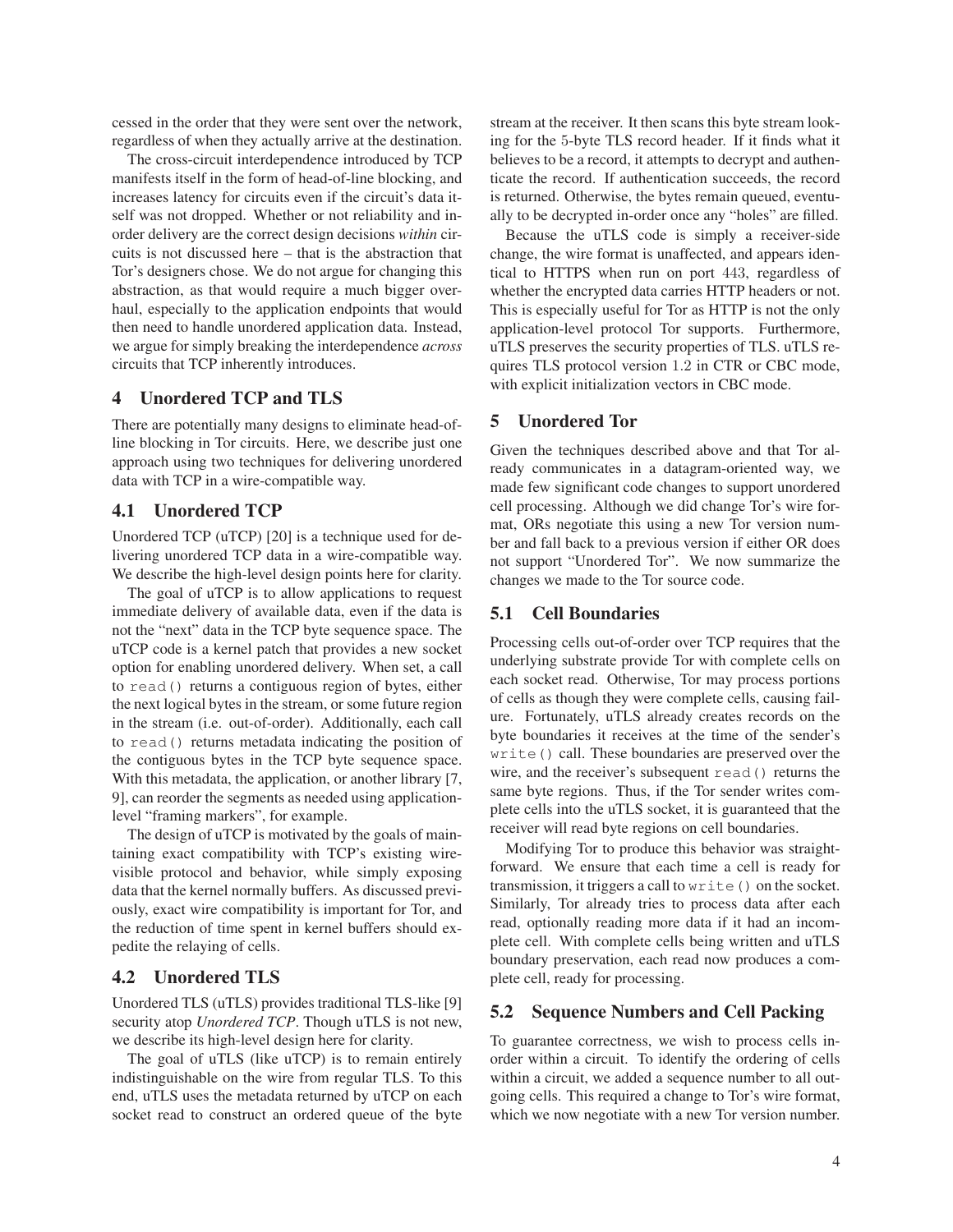ORs maintain sequence numbers for each circuit in both the "forward" and "backward" directions, from the origin and to the origin, respectively. The transmitting OR writes the sequence number into each cell header upon transmission. Additionally, ORs maintain an "expected" sequence number for each direction on the circuit. The receiving OR then increments the circuit's expected sequence number whenever an in-order packet arrives on that circuit. This exposes a *circuit-level* granularity for ordering cells, rather than a *connection-level* granularity, as is the case currently in Tor. We use a 16 bit sequence number, but 32-bits could be used if needed. We perform no special handling for sequence number wrap-around, but leave this to future work.

The extra 2 bytes for the sequence number in the cell header increase the cell header size from 5 to 7 bytes, leaving the cell payload size of 509 bytes unchanged. (The header is 9 bytes if using "wide" circuit ids.) By changing only the header, an OR can receive a cell from a normal TCP connection and send out the same payload with the new "unordered" header. Because cells are processed in-order *within* a circuit, a TCP-based OR will never receive cells out-of-order within a circuit, even if the transmitting uTCP-based OR processed cells across circuits out-of-order. In this way, two ORs can agree to use the new header format independently (and benefit from unordered delivery), without consent from or negative effect to other nodes on the circuit. Simply put, a transmitting OR uses the header format it negotiated with the receiving OR at connection setup.

With a sequence number added to cells, we needed to adjust Tor's wire-packing code. This code serializes cell headers into network order and produces a byte array for transmission, performing the opposite task on reception. We modified Tor to correctly serialize and deserialize cells containing a sequence number.

# 5.3 In-Order Circuits

Tor already uses a cell queue for storing received cells prior to processing, although we find that in practice the queue rarely fills up. We leveraged this existing queue to store cells that arrive out-of-order within their circuit.

If a cell's sequence number matches the circuit's "expected" sequence number, we process the cell normally and increment the expected sequence number. Otherwise, the OR places the cell in Tor's receive queue to be processed once the circuit's expected sequence number has increased to match the cell's. We thus enforce in-order delivery within each circuit to avoid breaking circuit-level protocol invariants, for example, by processing a DESTROY cell prior to a data cell on that circuit.

|                             | Tor | Unordered Tor | Delta          |
|-----------------------------|-----|---------------|----------------|
| Lines of Code $\vert$ 81418 |     | 81513         | $+95(0.001\%)$ |

Table 1: Code size of Unordered Tor prototype as a delta compared to stock Tor for the OR code only.

#### 5.4 Correctness

As just stated, Unordered Tor does not currently support unordered delivery within a circuit: all cells are processed in the same order within a circuit as in normal Tor. Future work might investigate mechanisms to handle unordered data within a circuit, which might benefit the performance of UDP-based applications tunneled over TOR, for example. For now, however, we prioritize simplicity, correctness, and ease of deployment.

Similarly, the per-cell onion encryption is unaffected because cells within the same circuit are processed inorder. A Tor node maintains a separate encryption context for each circuit, ensuring that cell encryption and decryption only affects the circuit the cell belongs to. At the transport level, uTLS [20] demonstrated that there is no loss of security in delivering TLS records out-of-order.

However, we do not perform a formal and thorough security analysis here, and leave to future work the investigation of whether Unordered Tor might expose new vulnerabilities, such as traffic analysis or timing attacks.

#### 6 Preliminary Evaluation

We provide a simple proof-of-concept experiment to validate that Unordered Tor" can address head-of-line blocking and reduce latency across circuits. We believe this experiment is suggestive of the results achievable in a large-scale authentic deployment of Unordered Tor.

## 6.1 Prototype Implementation

Our prototype implements the changes outlined in Section 5. To measure code complexity, we compare the lines of code [8] in stock Tor and Unordered Tor for the OR code only (not the tools or proxy).

Table 1 shows that the code complexity for enabling unordered relaying in Tor is extremely small – much less than 1%. This small delta is due mainly to the fact that Tor already processes application payloads in datagramlike cells, enabling us to reuse existing data structures.

# 6.2 Experimental Setup

Our test setup uses a small virtual Tor network to create a controlled environment to examine the behavior of Unordered Tor. We make no claims that this experiment portrays Tor's performance "in the wild" on the real Internet. Instead, we merely use this setup to highlight the differences in behavior between the two variants.

Our Tor testbed network contains 3 relay servers (ORs), 3 Directory Authorities, and a single proxy (OP)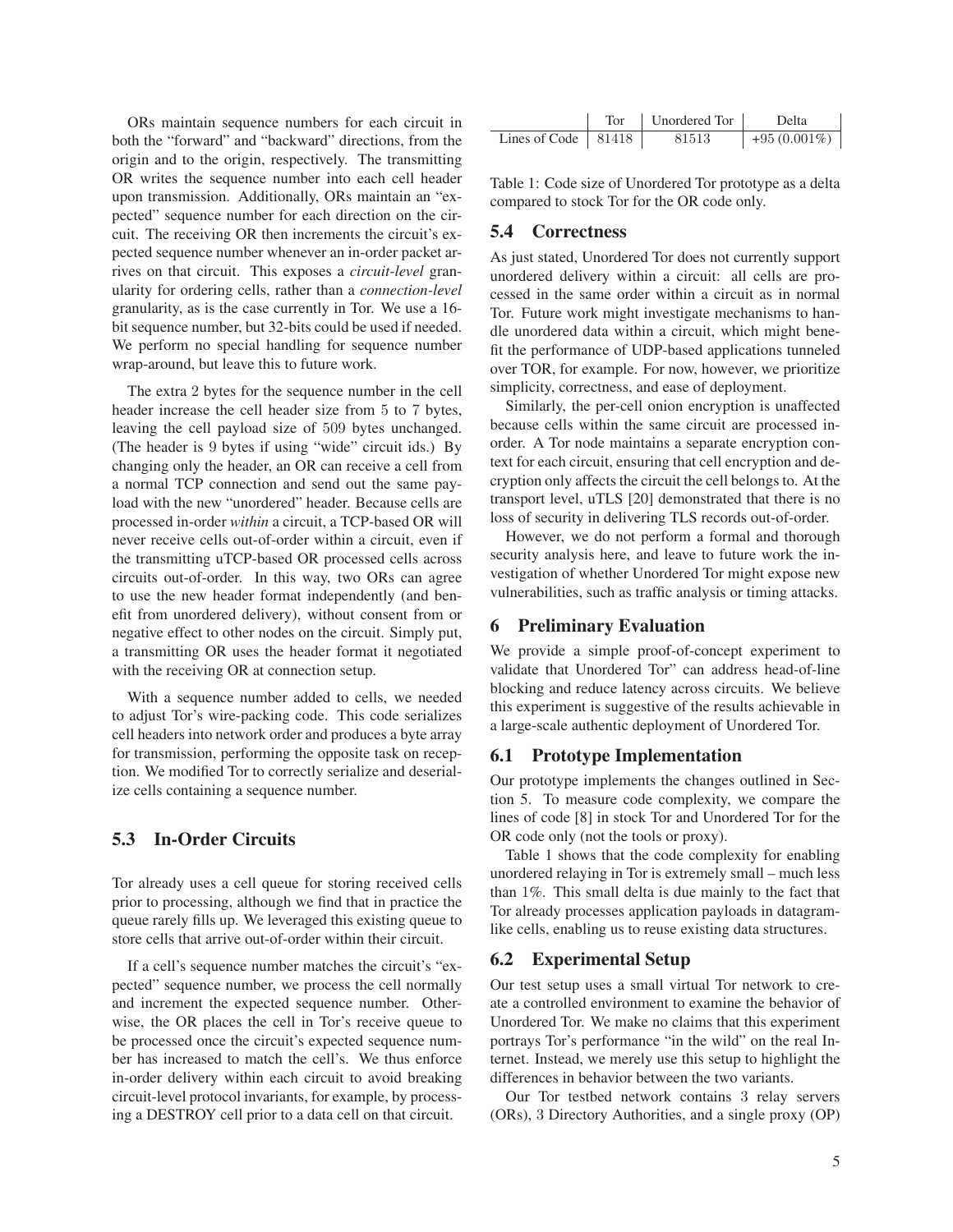

Figure 3: Application-observed completion times for HTTP downloads using Tor relays with and without unordered delivery.

instance. We configure the OP to use the same path (same entry, middle, and exit relays) for all circuits. This setup creates competing traffic, and enables us to induce head-of-line blocking across circuits by triggering loss on a single link. Each client request to the OP is routed through the Tor network, and then exits the network to the desired endpoint on the external Internet.

The Tor network is configured with a normally distributed, 50ms mean one-way propagation delay. For the series names ending in "-Loss", the path from the second OR to the exit (i.e. final) OR was configured with a 5% artificial loss rate on the outgoing link. We acknowledge this high loss rate is unrealistic, but use it to emphasize the difference between stock Tor and Unordered Tor. We believe even the more moderate loss rates common in the Internet may still affect a significant number of users, given the large size of Tor's user base and the heavy traffic loads that popular Tor ORs commonly sustain.

## 6.3 Results

Figure 3 presents the application-observed completion time for a set of simultaneous, independent HTTP downloads. As mentioned above, both Tor and Unordered Tor (uTor) were tested twice: with and without artificial loss on the link to the exit relay. The experiment issues web requests to 40 popular sites on the Internet, with the download sizes ranging from 10KB to 400KB.

Under normal network conditions, we see that Tor and uTor perform similarly in over 80% of downloads, which is expected for the many (often short) downloads that encounter no TCP segment loss event. In about 15% of downloads, however, uTor shows significantly lower latency – often  $30-40\%$  – by eliminating head-of-line blocking and localizing to a single Tor circuit the latency impact of normal, occasional TCP segment losses.

The artificial loss cases amplify this difference, showing a much larger effect on flow completion times. In uTor, over 50% of flows complete within 5 seconds, while less than 30% of flows over stock Tor complete in the same time span. This illustrates the head-of-line blocking scenario: with drops, Tor must delay all flows while uTor allows unaffected circuits to proceed. Both uTor and Tor show some "stragglers" – flows that do not complete until long after all others. This is expected, as unordered delivery does not eliminate drops, only their influence on subsequent data on the same TCP link.

## 6.4 Future Work

Our next task is to deploy and evaluate Unordered Tor in more real-world scenarios, to test interoperability on circuits with both uTCP and TCP hops, and to investigate more subtle protocol issues such as negotiation fall-back and sequence number wrap-around. We intend to opensource our code and share it with the Tor development community once the prototype is sufficiently mature.

In the longer term, we would like to explore Tor and application extensions to process cells in a single circuit out-of-order, which may benefit UDP-based VoIP or VPN applications for example. We also wish to explore further the prevalence of head-of-line blocking in other applications that do stream multiplexing, such as SPDY [2]. While it is logically clear how latency follows from in-order semantics, we have limited quantitative data on how high this cost is in practice.

## 7 Conclusion

In this work, we demonstrate and analyze the existence of head-of-line blocking in Tor. We show how the integration of two techniques known to reduce head-of-line blocking in TCP can alleviate application-perceived latency in Tor circuits. We show that the changes to the Tor source are minimal and fully compatible both with previous versions of Tor and the goals of Tor to subvert exposure and disruption. Although a full-scale evaluation is needed to prove the feasibility of this deployment scenario, we believe any application using TCP as a multiplexing substrate can benefit from our approach.

# Acknowledgments

We thank Nick Mathewson for his help integrating our code in the Tor network, and the anonymous reviewers for their valuable feedback. This research was conducted with Government support under and awarded by DoD, Air Force Office of Scientific Research, and National Defense Science and Engineering Graduate (NDSEG) Fellowship, 32 CFR 168a. Additionally, this material is based upon work supported by the Defense Advanced Research Agency (DARPA) and SPAWAR Systems Center Pacific, Contract No. N66001- 11-C-4018.